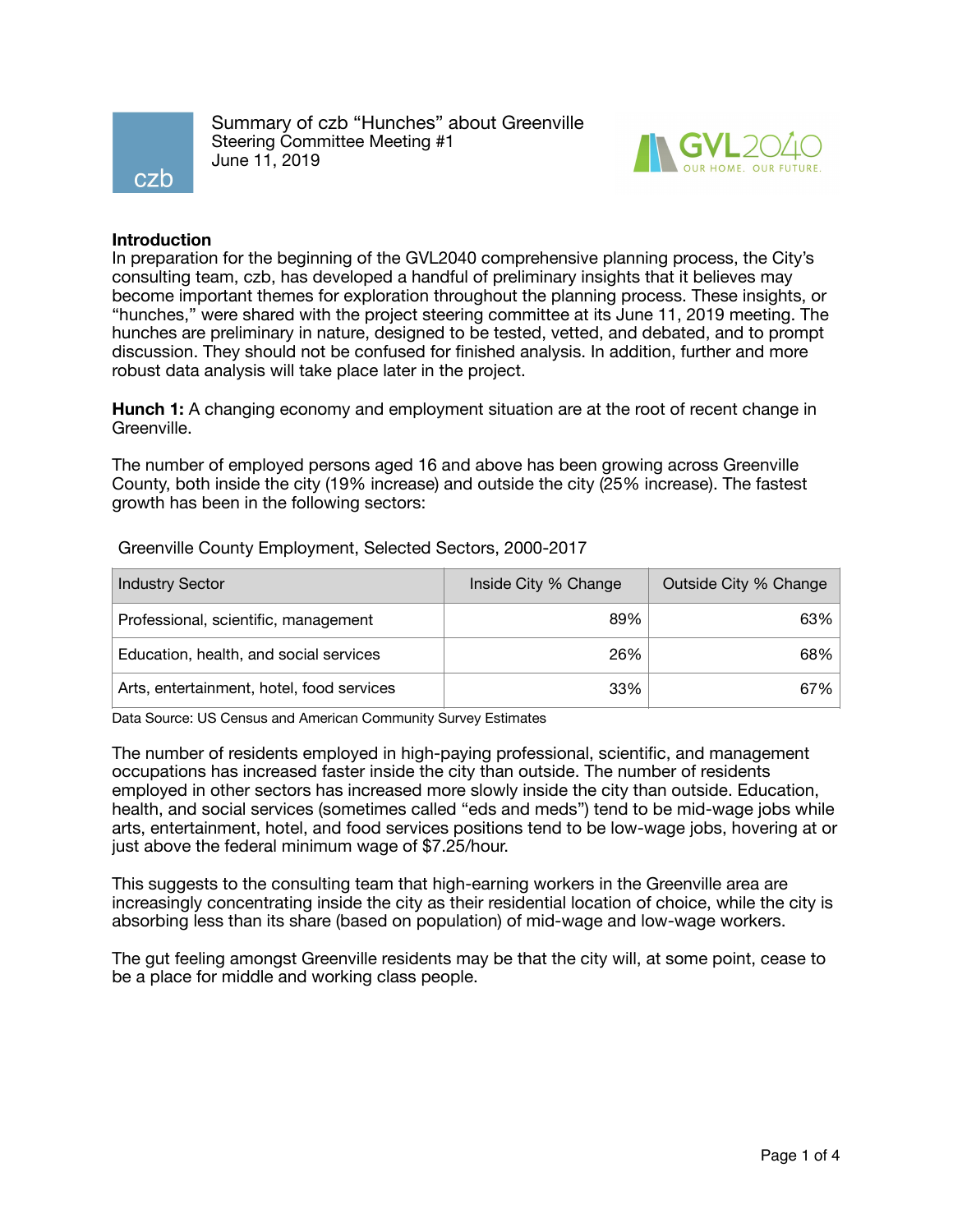**Hunch 2:** Greenville's systems are strained in ways that are highly noticeable to current and long-time residents.

As one example, the number of jobs in Greenville has increased substantially in recent years, though the number of Greenville residents working in Greenville jobs has not.

Jobs in the City of Greenville, 2002-2015

| Jobs                             | 2002   | 2015    | % Change |
|----------------------------------|--------|---------|----------|
| Total Jobs                       | 81,525 | 104,626 | 28%      |
| Living and Working in Greenville | 10,163 | 10,675  | 5%       |
| Commuting into Greenville        | 71,362 | 93,951  | 32%      |

Data Source: US Census Bureau, Center for Economic Studies

This suggests to the consulting team that the city's economy has succeeded in adding jobs, but it is not housing the vast majority of workers in those new jobs. The result is a marked increase in commuting.

The gut feeling amongst Greenville residents may be that weekday commuting traffic has become unbearable.

**Hunch 3:** Greenville's economy and quality of life are helping it to become an elite community.

Greenville's level of educational attainment amongst the adult population (aged 25 years and older) has been rising at least since the turn of this century. This is attributable mostly to the increasing number of college educated adults, but the decline in the number of adults without a college degree has also played a role.

City of Greenville Educational Attainment (Population Aged 25+), 2000-2017

| <b>Highest Level of Education Achieved</b>  | 2000   | 2017   | % Change |
|---------------------------------------------|--------|--------|----------|
| Advanced Degree (more than a 4-year degree) | 4.494  | 8,121  | 81%      |
| 4-year Degree                               | 8.216  | 12,348 | 50%      |
| No 4-year Degree                            | 24,461 | 23,503 | -4%      |

Data Source: US Census and American Community Survey Estimates

This suggests to the consulting team that Greenville has become competitive for highly educated households.

The gut feeling amongst Greenville residents may be that the city increasingly is not a place for blue collar or non-college educated people.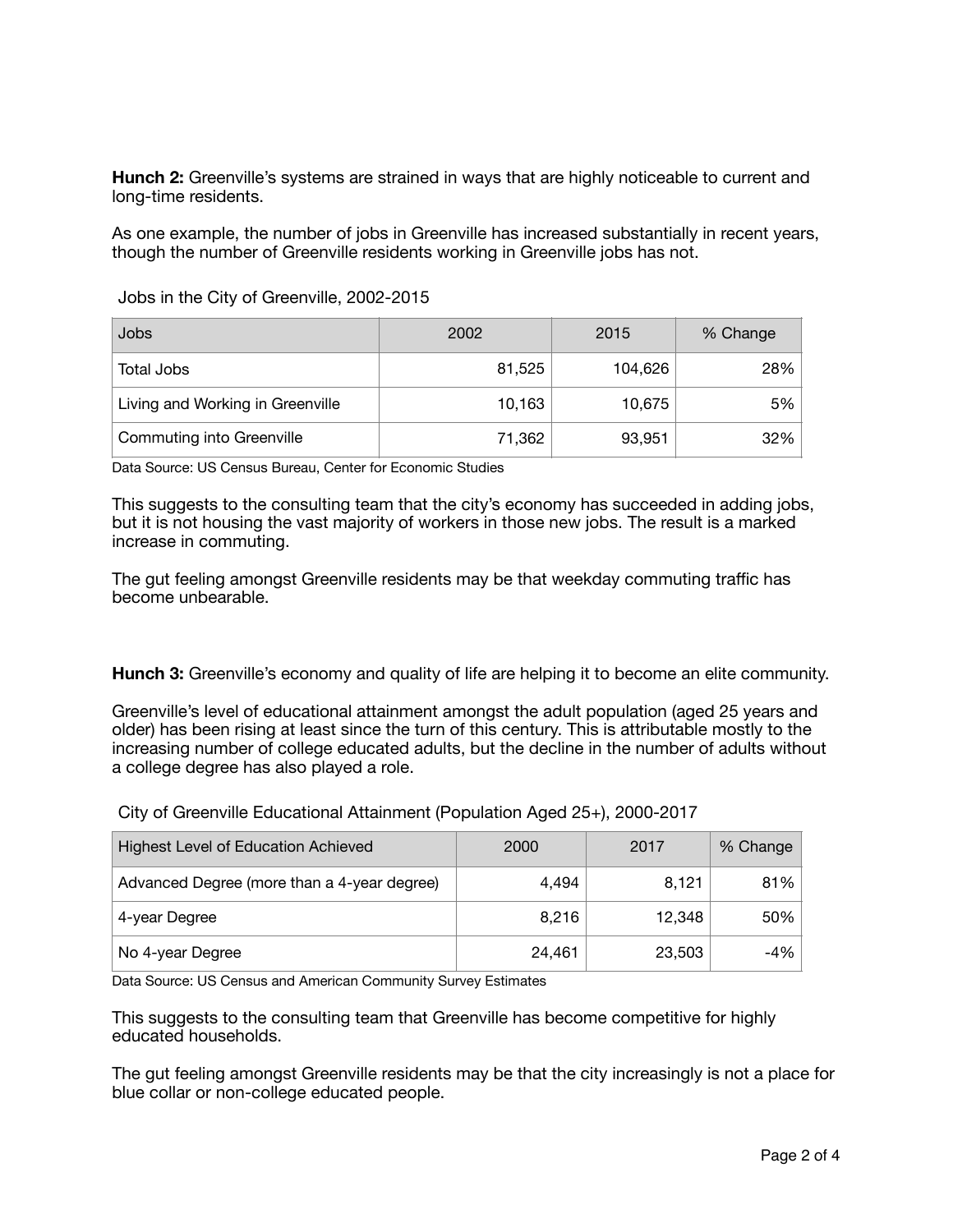**Hunch 4:** The housing market is the one place where everyone feels the impact of economic changes.

House values and rents have been on the rise in Greenville and the numbers of homeowners and renter households have been changing differently at different income levels. The chart below illustrates the change in the number of households, by tenure (rent or own) and income level for the decade 2007-2017.



Data Source: American Community Survey Estimates

This suggests to the consulting team that lower-income households (those earning less than \$25,000 per year) are struggling to remain in Greenville, that middle income households (earning \$25,000 to \$74,999 per year) are increasingly more likely to be renters than owners, and that that higher earning households (\$75,000 per year or more) are increasing in number, both in ownership and rental units.

The gut feeling amongst Greenville residents may be that the city will soon be a place where only high-earning households can afford to live.